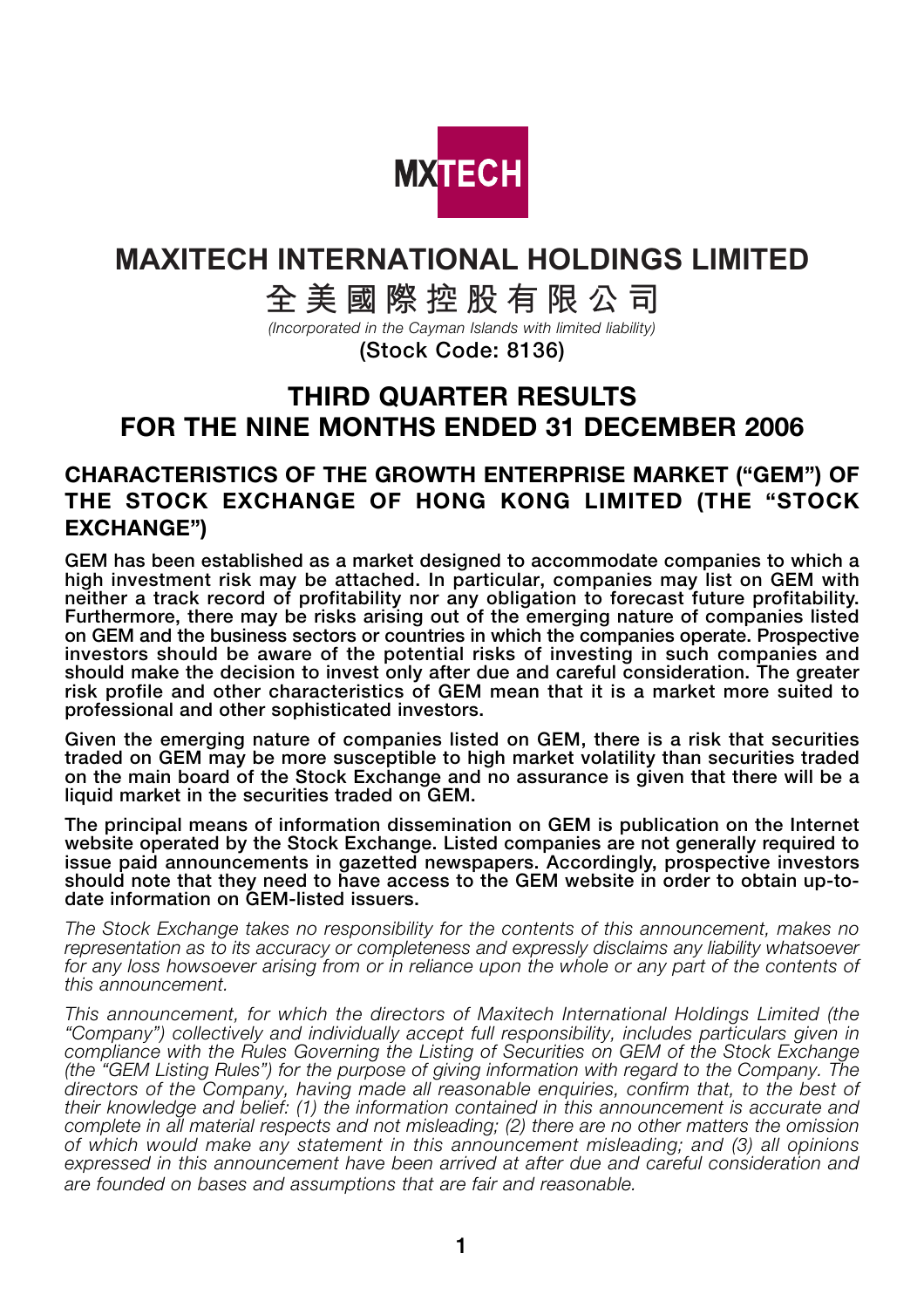# **THIRD QUARTER RESULTS (UNAUDITED)**

The board of directors (the "Board") of Maxitech International Holdings Limited (the "Company") (Formerly: FX Creations International Holdings Limited) herein presents the unaudited consolidated results of the Company and its subsidiaries (collectively referred to as the "Group") for the three months and nine months ended 31 December 2006 together with the comparative unaudited figures for the corresponding periods in 2005 as follows:

### **UNAUDITED CONSOLIDATED INCOME STATEMENT**

*For the three months and nine months ended 31 December 2006*

|                                                                            |                | Nine months ended<br>31 December       |                                 | Three months ended<br>31 December      |                                 |
|----------------------------------------------------------------------------|----------------|----------------------------------------|---------------------------------|----------------------------------------|---------------------------------|
|                                                                            | <b>Notes</b>   | 2006<br>(unaudited)<br><b>HK\$'000</b> | 2005<br>(unaudited)<br>HK\$'000 | 2006<br>(unaudited)<br><b>HK\$'000</b> | 2005<br>(unaudited)<br>HK\$'000 |
| <b>TURNOVER</b>                                                            | 3              | 45,679                                 | 54,154                          | 20,486                                 | 18,374                          |
| Cost of sales                                                              |                | (26, 982)                              | (28,968)                        | (13, 773)                              | (10, 568)                       |
| Gross profit                                                               |                | 18,697                                 | 25,186                          | 6,713                                  | 7,806                           |
| Other revenue<br>Selling and distribution costs<br>Administrative expenses |                | 2,147<br>(14, 928)<br>(7, 834)         | 1,432<br>(17, 754)<br>(8,710)   | 1,156<br>(6,077)<br>(2, 201)           | 245<br>(5, 527)<br>(2,604)      |
| PROFIT/(LOSS) FROM OPERATIONS                                              |                | (1,918)                                | 154                             | (409)                                  | (80)                            |
| Finance costs                                                              |                | (62)                                   | (435)                           | (24)                                   | (144)                           |
| LOSS BEFORE INCOME TAX                                                     |                | (1,980)                                | (281)                           | (433)                                  | (224)                           |
| Income tax                                                                 | $\overline{4}$ |                                        | (4)                             |                                        | (4)                             |
| LOSS FOR THE PERIOD                                                        |                | (1,980)                                | (285)                           | (433)                                  | (228)                           |
| Attributable to:<br>Equity holders of the Company<br>Minority interests    |                | (1,900)<br>(80)                        | (285)                           | (433)                                  | (228)                           |
|                                                                            |                | (1,980)                                | (285)                           | (433)                                  | (228)                           |
| <b>DIVIDEND</b>                                                            | 6              |                                        |                                 |                                        |                                 |
| <b>LOSS PER SHARE</b>                                                      |                |                                        |                                 |                                        |                                 |
| <b>Basic</b>                                                               | 5              | <b>HK(0.29)</b> cent                   | HK(0.07) cent                   | <b>HK(0.06)</b> cent                   | HK(0.06) cent                   |
| Diluted                                                                    |                | N/A                                    | N/A                             | N/A                                    | N/A                             |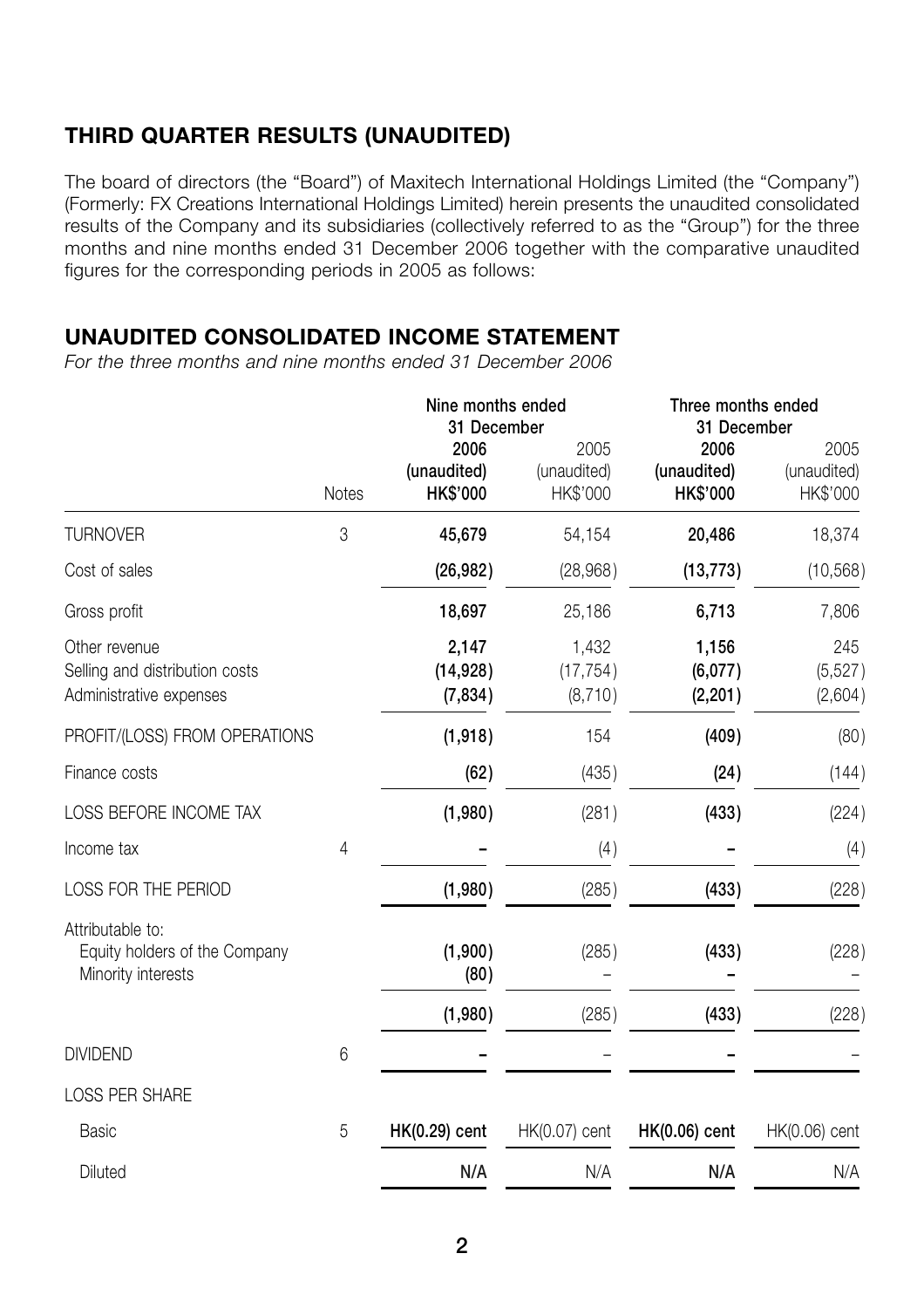Notes:

#### *1. GENERAL INFORMATION*

The Company was incorporated in the Cayman Islands on 10 January 2002 as an exempted company with limited liability under the Companies Law (2001 Second Revision) of the Cayman Islands. The address of its registered office is Cricket Square, Hutchins Drive, P.O. Box 2681, Grand Cayman KY 1-1111, Cayman Islands.

The principal activity of the Company is investment holding. The subsidiaries are principally engaged in the retail and wholesale of bags and accessories and trading of used computers. The bags sold by the Group consist principally of business bags, sports bags, backpacks, handbags and wallets. The accessories sold by the Group include belts, watches, spectacles and umbrellas. The trading of used computers by the Group includes PCs, laptops and computer parts (such as RAM modules, LCD panels, hard disks, DVDROMs, plastic covers, and keyboards etc.).

#### *2. BASIS OF PREPARATION*

The unaudited consolidated income statement has been prepared under the historical cost convention and in accordance with the Hong Kong Financial Reporting Standards and Hong Kong Accounting Standards issued by the Hong Kong Institute of Certified Public Accountants, the accounting principles generally accepted in Hong Kong, the disclosure requirements of the Hong Kong Companies Ordinance and the Rules Governing the Listing of Securities on the Growth Enterprise Market of the Stock Exchange of Hong Kong Limited. The accounting policies adopted in preparation of the unaudited results are consistent with those used in the annual financial statements of the Group for the year ended 31 March 2006.

All significant transactions and balances within the Group have been eliminated on consolidation.

#### *3. TURNOVER*

Turnover represents the aggregate of the net invoiced value of goods sold, after allowances for returns and trade discounts.

|                                   | Nine months ended<br>31 December |             | Three months ended<br>31 December |             |
|-----------------------------------|----------------------------------|-------------|-----------------------------------|-------------|
|                                   | 2006                             | 2005        | 2006                              | 2005        |
|                                   | (unaudited)                      | (unaudited) | (unaudited)                       | (unaudited) |
|                                   | <b>HK\$'000</b>                  | HK\$'000    | <b>HK\$'000</b>                   | HK\$'000    |
| Turnover                          |                                  |             |                                   |             |
| Retail of bags and accessories    | 24,322                           | 29.638      | 8,974                             | 8,148       |
| Wholesale of bags and accessories | 14,591                           | 24.516      | 4.746                             | 10,226      |
| Trading of used computers         | 6,766                            |             | 6,766                             |             |
|                                   | 45,679                           | 54.154      | 20,486                            | 18.374      |

#### *4. INCOME TAX*

No provision for income tax has been made (three and nine months ended 31 December 2005: 17.5%) as the Group has an estimated loss for Hong Kong income tax purposes in the current periods. Taxes on profits assessable in other jurisdictions have been calculated at the rates of tax prevailing in the places in which the Group operates, based on existing legislations, interpretations and practices in respect thereof.

Deferred tax had not been provided for the Group because the Group had no significant temporary differences at the balance sheet date (31 December 2005: Nil).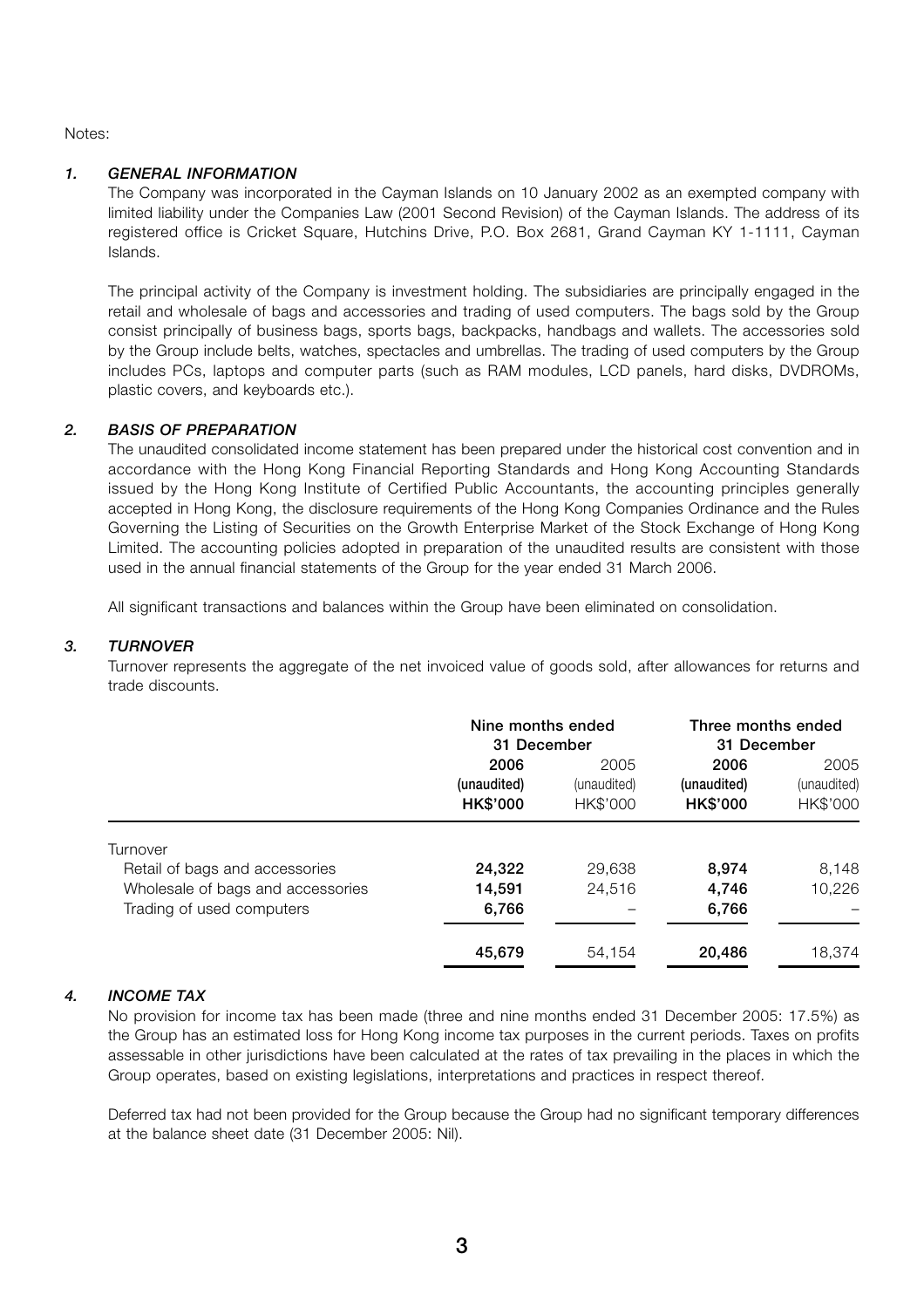#### *5. LOSS PER SHARE*

The calculations of basic loss per share for the three months and nine months ended 31 December 2006 are based on the unaudited consolidated net loss attributable to equity holders of the Company for the three months and nine months ended 31 December 2006 of approximately HK\$433,000 and HK\$1,900,000 respectively (three months and nine months ended 31 December 2005: net loss of approximately HK\$228,000 and HK\$285,000 respectively) and the weighted average of 757,551,652 and 650,278,879 shares respectively in issue during the three months and nine months ended 31 December 2006 (three months and nine months ended 31 December 2005: 401,265,084 and 405,060,335 shares in issue respectively).

Diluted loss per share for the three months and nine months ended 31 December 2005 and 2006 have not been disclosed as no diluting events existed during those periods.

#### *6. DIVIDEND*

The Board does not recommend the payment of a dividend for the three months and nine months ended 31 December 2006 (three months and nine months ended 31 December 2005: Nil).

### **UNAUDITED CONSOLIDATED STATEMENT OF CHANGES IN EQUITY**

*For the nine months ended 31 December 2006*

|                                                                                                                       | <b>Issued share</b><br>capital<br>(Unaudited)<br>HK\$'000        | Share<br>premium<br>(Unaudited)<br>HK\$'000 | Accumulated<br>losses<br>(Unaudited)<br>HK\$'000 | Total<br>(Unaudited)<br>HK\$'000        | Minority<br>interests<br>(Unaudited)<br>HK\$'000               | Total<br>(Unaudited)<br>HK\$'000        |
|-----------------------------------------------------------------------------------------------------------------------|------------------------------------------------------------------|---------------------------------------------|--------------------------------------------------|-----------------------------------------|----------------------------------------------------------------|-----------------------------------------|
| At 1 April 2005                                                                                                       | 4,000                                                            | 13,703                                      | (5,896)                                          | 11,807                                  |                                                                | 11,807                                  |
| Placing of new shares                                                                                                 | 605                                                              | 1,215                                       |                                                  | 1,820                                   |                                                                | 1,820                                   |
| Net loss for the period                                                                                               |                                                                  |                                             | (285)                                            | (285)                                   |                                                                | (285)                                   |
| At 31 December 2005                                                                                                   | 4,605                                                            | 14,918                                      | (6, 181)                                         | (13, 342)                               |                                                                | (13, 342)                               |
|                                                                                                                       | <b>Issued share</b><br>capital<br>(Unaudited)<br><b>HK\$'000</b> | Share<br>premium<br>(Unaudited)<br>HK\$'000 | Accumulated<br>losses<br>(Unaudited)<br>HK\$'000 | Total<br>(Unaudited)<br><b>HK\$'000</b> | <b>Minority</b><br>interests<br>(Unaudited)<br><b>HK\$'000</b> | Total<br>(Unaudited)<br><b>HK\$'000</b> |
| At 1 April 2006<br>Issue of new shares for the open offer<br>Issuing costs<br>Issue of new shares for the acquisition | 4,605<br>2,493                                                   | 14,918<br>12,465<br>(1, 153)                | (11, 255)                                        | 8,268<br>14,958<br>(1, 153)             | 80                                                             | 8,348<br>14,958<br>(1, 153)             |
| of Maxitech System Company Limited<br>Issuing costs<br>Exercise of share options<br>Net loss for the period           | 153<br>381                                                       | 2,601<br>(162)<br>5,829                     | (1,900)                                          | 2,754<br>(162)<br>6,210<br>(1,900)      | (80)                                                           | 2,754<br>(162)<br>6,210<br>(1,980)      |
| At 31 December 2006                                                                                                   | 7,632                                                            | 34,498                                      | (13, 155)                                        | (28, 975)                               |                                                                | (28, 975)                               |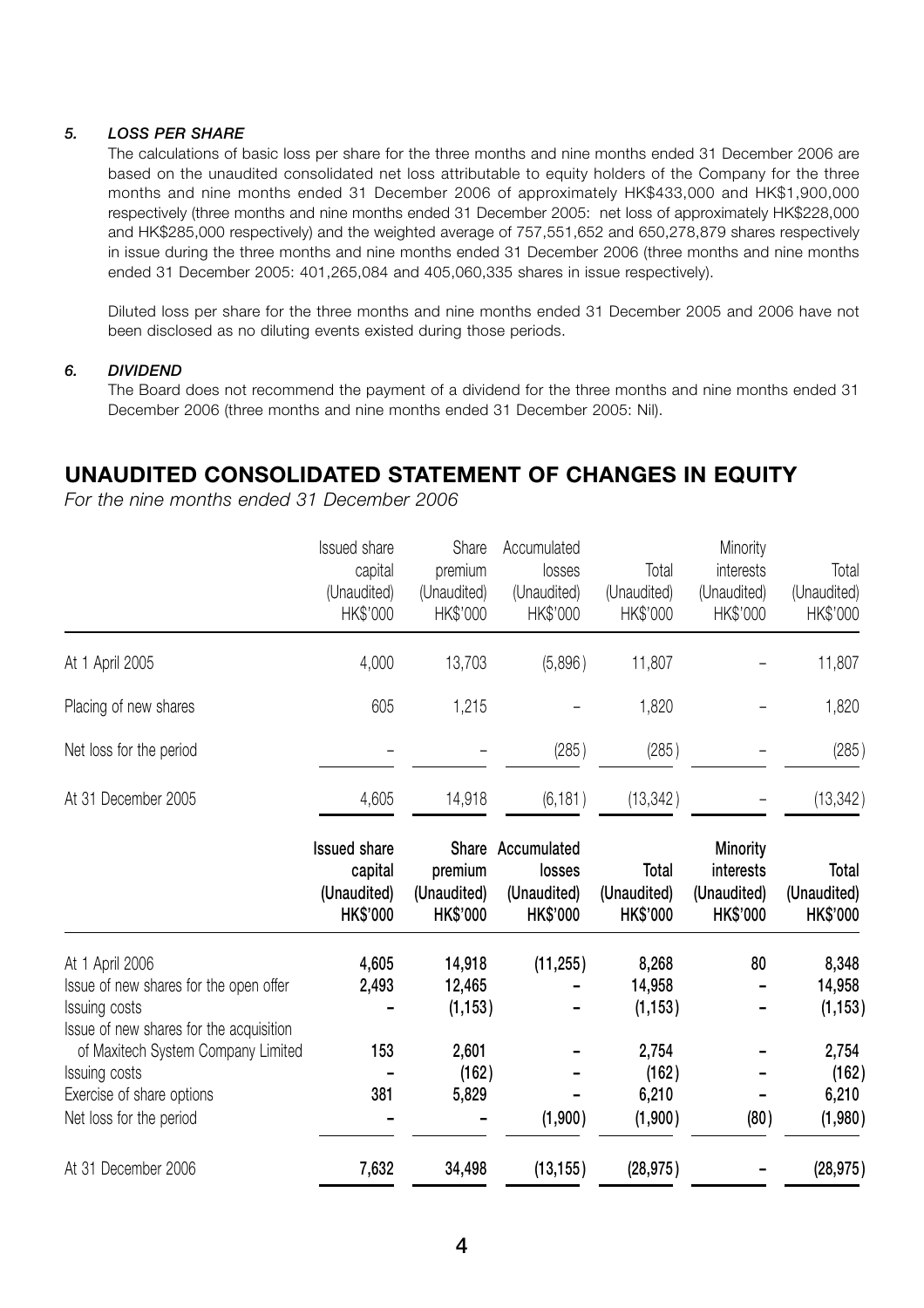### **FINANCIAL REVIEW**

During the nine months ended 31 December 2006, the Group recorded a turnover of approximately HK\$45.7 million (nine months ended 31 December 2005: approximately HK\$54.2 million), a decrease of approximately 15.7% as compared to the corresponding period in previous year. The turnover for the nine months ended 31 December 2006 comprised retail sales, wholesale sales of bags and trading of used computers which accounted for approximately 53%, 32% and 15% (nine months ended 31 December 2005: approximately 55%, 45% and 0%) of the total turnover respectively.

Gross profit for the nine months ended 31 December 2006 decreased by approximately 25.8% as compared to the corresponding period in previous year due to decrease in turnover and gross profit margin. The gross profit margin decreased to approximately 40.9% from approximately 46.5% in the corresponding period in previous year. The decrease was mainly attributable to lower pricing of the goods provided owing to increase of competitive and challenging business environment.

The net loss attributable to equity holders of the Company for the nine months ended 31 December 2006 amounted to approximately HK\$1,900,000 (nine months ended 31 December 2005: approximately HK\$285,000). The decrease was mainly attributable to the decrease in gross profit and gross profit margin. Administrative expenses decreased by approximately 10% from the corresponding period in previous year. Moreover, the Group's salaries and related expenses reduced during the current period compared to the corresponding period in previous year due to cost control measures. During the nine months ended 31 December 2006, selling and distribution costs decreased by approximately 15.9% from the corresponding period in previous year due mainly to the decrease in number of retail shops and thus decrease in sales staff's salaries and commissions and rental expenses.

# **MANAGEMENT DISCUSSION AND ANALYSIS**

### *General*

The Group is principally engaged in retail and wholesale of bags and accessories and trading of used computers. The bags sold by the Group consist principally of business bags, sports bags, backpacks, handbags and wallets. The accessories sold by the Group include belts, watches, spectacles and umbrellas.

The trading of used computers includes PCs, laptops and computer parts (such as RAM modules, LCD panels, hard disks, DVDROMs, plastic covers, and keyboards etc.).

### *Business review*

During the nine months ended 31 December 2006, the Group has two new retail outlets in Hong Kong. During the period, the Group appointed an agent in Taiwan to streamline its operations and resources. As a result of this, the Group closed down all its retail outlets in Taiwan.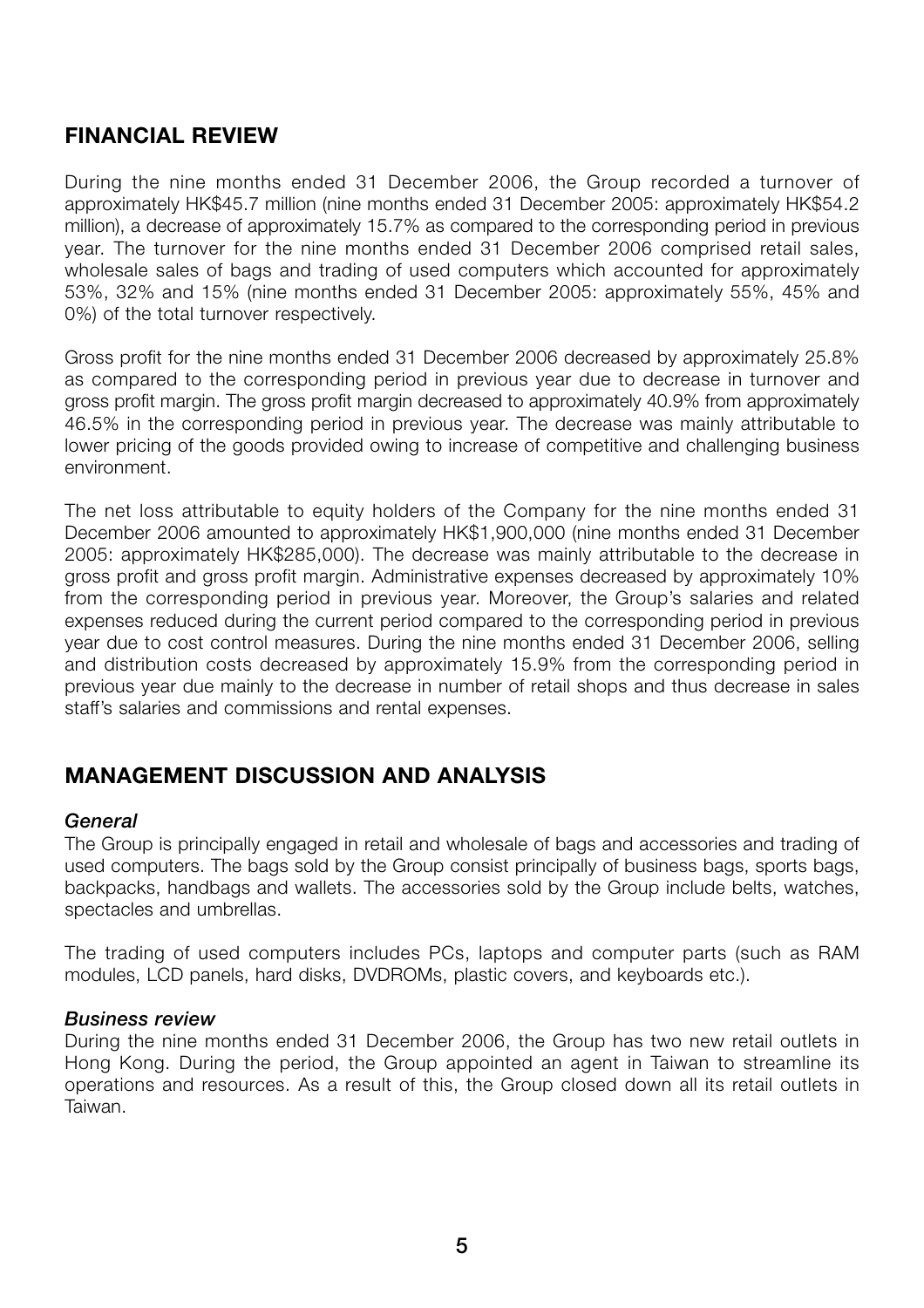The Group continued to identify potential new agents in new areas but none was identified in the nine months ended 31 December 2006.

In addition, on 3 November 2006, the Group acquired 100% interest of Maxitech System Company Limited ("Maxitech System") which provides a stable income stream from trading of used computers.

### *Prospects*

During the nine months ended 31 December 2006, the Group recorded a decrease in turnover of approximately 15.7% as compared to the corresponding period in previous year. The decrease of income was mainly attributable to the lower pricing of the goods provided as a result of increase of competitive and challenging business environment. Be acquiring Maxitech System, the Group diversifies the Group's business to include distribution and trading of recycled computer parts, which has contributed 15% in income for the period.

The Group views the prospects of the bag's business as challenging as the Group is experiencing rental and costs increases in Hong Kong while sales have not increased at the same percentage due to a more competitive business environment in the bag's industry. Nevertheless, the Group is continuing to introduce new designs and products while maintaining cost control measures to remain competitive.

#### *Material acquisitions or disposals of subsidiaries and affiliated companies*

During the nine months ended 31 December 2006, Trigreat Investments Limited, a directly wholly owned subsidiary of the Company entered into an Acquisition Agreement in respect of the acquisition of the entire capital of the Maxitech System for a total consideration of HK\$8,500,000. Maxitech System is principally engaged in the trading and distribution of recycled computers and related accessories and the provision of information technology consultancy and related maintenance services in Hong Kong and the PRC. Maxitech System was established and commenced its business in July 2002.

Following the completion of the acquisition on 3 November, 2006. Maxitech System became an indirectly wholly own subsidiary of the Company.

For further details, please refer to the Company's circular dated 10 November 2006.

Save as disclosed above, there were no other material acquisition or disposal of subsidiaries and affiliated companies in the course of the nine months ended 31 December 2006.

### *Capital structure*

The shares of the Company were listed on the Growth Enterprise Market of the Stock Exchange of Hong Kong Limited on 21 May 2002.

On 26 May 2006, 38,100,000 share options were exercised and 38,100,000 ordinary shares were issued and allotted on 12 June 2006. As at 30 June 2006, the total issued share capital has been increased to 498,604,000 shares.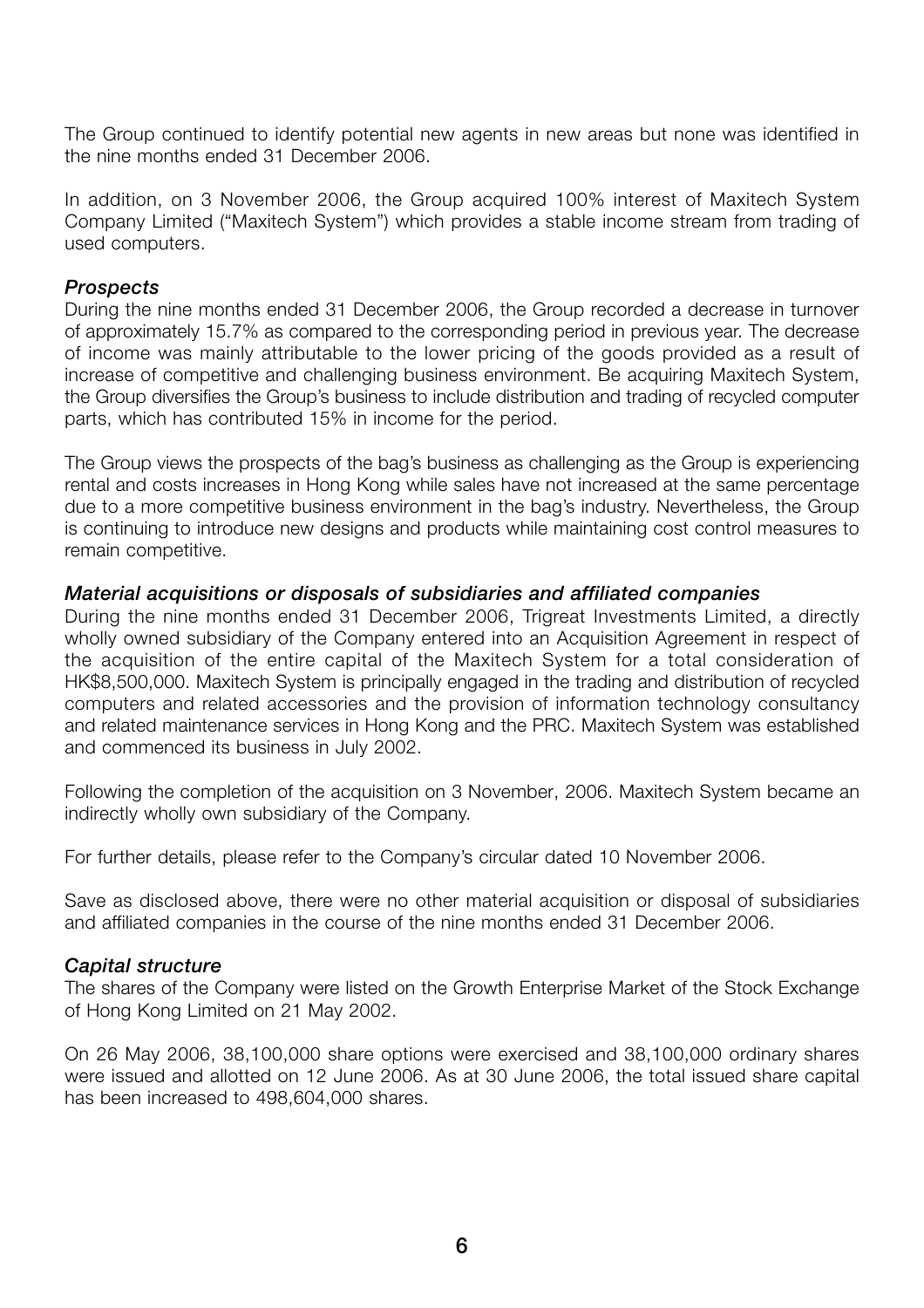On 26 May 2006, the Company announced and proposed to raise approximately HK\$14.96 million before expenses, by way of an open offer of the new shares of not less than 232,552,000 and not more than 249,302,000 offer shares at a price of HK\$0.06 per offer share on the basis of one offer share for every two existing shares. Following the completion of the open offer on 12 July 2006, the total issued share capital was increased to 747,906,000 shares.

On 3 November 2006, the Company allotted and issued 15,300,000 shares to Ms. Leung Sui Ping, Heidi, Mr. Yip Yung Kan and Mr. Yip Yuk Tong, all being the former shareholders of the Maxitech System at a price of HK\$0.18 to satisfy in part of the consideration for the acquisition of the entire share capital of Maxitech System.

Following the completion of the acquisition, the total issued share capital was increased to 763,206,000 shares.

### *Change of company name*

The Company (formerly known as FX Creations International Holdings Limited) was renamed as Maxitech International Holdings Limited following the passing of a special resolution at the Company's extraordinary general meeting held on 17 January 2007 and registration at the Registrar of Companies in the Cayman Islands. The certificate of the change of the Company's name was issued by the Registrar of Companies in the Cayman Islands and received by the Company on 22 January 2007. The registration of the change of the Company's name at the Companies Registry in Hong Kong is under process.

The Company will make further announcements as and when appropriate for the change of the Company name, stock short name, trading arrangement and exchange of share certificates as soon as practicable.

### *Proposed acquisition*

On 2 June 2006, the Company announced that the Company entered into the memorandum of understanding ("MOU") with Richport Assets Limited ("Richport Assets") and Mr. Lui Shu Kwan ("Mr. Lui"), the ultimate beneficial owner of the Richport Assets in relation to the Proposed Acquisition ("Proposed Acquisition") of the whole or part of the equity interests held by Mr. Lui and Richport Assets by the Company.

Richport Assets has secured an exclusive distribution rights in relation to the sale and distribution of funeral products and services on a world-wide basis.

An amount of HK\$6,000,000 was paid by the Company to Richport Assets as an earnest money. If no legally binding formal agreement has been entered into on or before 30 June 2007, the sum will be refundable to the Company in full without interest within three business days.

Details of the MOU have been set out in the announcements of the Company dated 2 June 2006, 29 September 2006 and 2 January 2007.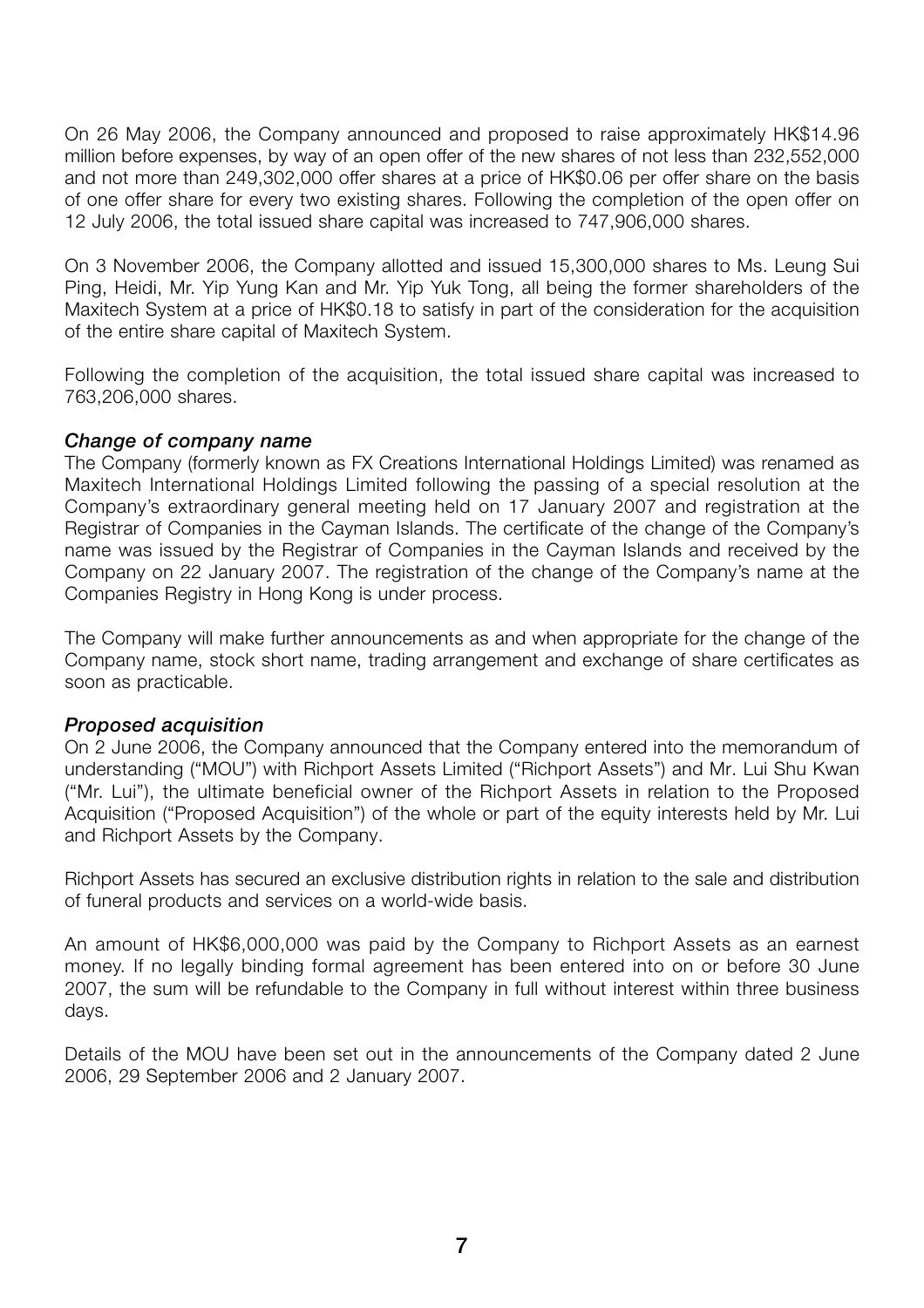# **SIGNIFICANT SUBSEQUENT EVENTS**

On 12 January 2007, Virtue Partner Group Limited ("Virtue") and Flyrich Resources Limited ("Flyrich") entered into the Sale and Purchase Agreement pursuant to which Virtue agreed to purchase and Flyrich agreed to sell 306,000,000 Shares, representing approximately 40.09% of the entire issued share capital of the Company, for a total consideration of HK\$15,000,000.

On the same day, the Company and Virtue entered into the Subscription Agreement whereby Virtue has agreed to subscribe for, and the Company has agreed to allot and issue, 1,036,794,000 Subscription Shares at an issue price of HK\$0.01 per Subscription Share.

Immediately after the completion of the Share Purchase and the Subscription, Virtue and other parties acting in concert with it will be interested in an aggregate of 1,342,794,000 Shares, representing about 74.60% of the issued share capital of the Company as enlarged by the allotment and issue of the Subscription Shares. Accordingly, Virtue will be required under Rule 26.1 of the Takeovers Code to make a mandatory unconditional cash offer for all the issued Shares (other than those Shares already owned or agreed to be acquired by Virtue and parties acting in concert with it) immediately after completion of the Share Purchase and the Subscription.

Details of this proposal have been set out in the announcement and the circular dated 22 January 2007 and 5 February 2007 respectively.

### **DIRECTORS' INTERESTS IN SHARES**

As at 31 December 2006, the interests and short positions of the directors of the Company in the shares, underlying shares and debentures of the Company or any of its associated corporations (within the meaning of Part XV of the Securities and Futures Ordinance (Cap. 571, Laws of Hong Kong) ("SFO")) which were required to be notified to the Company and the Stock Exchange pursuant to Divisions 7 and 8 of Part XV of the SFO (including interests or short positions which they were taken or deemed to have under such provisions of the SFO) or as recorded in the register required to be kept by the Company under Section 352 of the SFO or otherwise notified to the Company and the Stock Exchange pursuant to the required standard of dealings by directors as referred to in Rule 5.46 of the GEM Listing Rules, were as follows:

|                             | Type of interest      | Number of<br>shares held | Percentage of<br>shareholding in<br>the Company<br>(%) |  |
|-----------------------------|-----------------------|--------------------------|--------------------------------------------------------|--|
| Mr. Wong Wing Cheung, Peter | Corporate<br>(Note 1) | 306,000,000              | 40.09                                                  |  |
| Mr. Chan Man Yin            | Personal              | 6,900,000                | 0.90                                                   |  |
| Mr. Chan Francis Ping Kuen  | Personal              | 6,900,000                | 0.90                                                   |  |

Note:

1. These shares are beneficially owned by Flyrich, a company wholly owned by Mr. Wong Wing Cheung, Peter.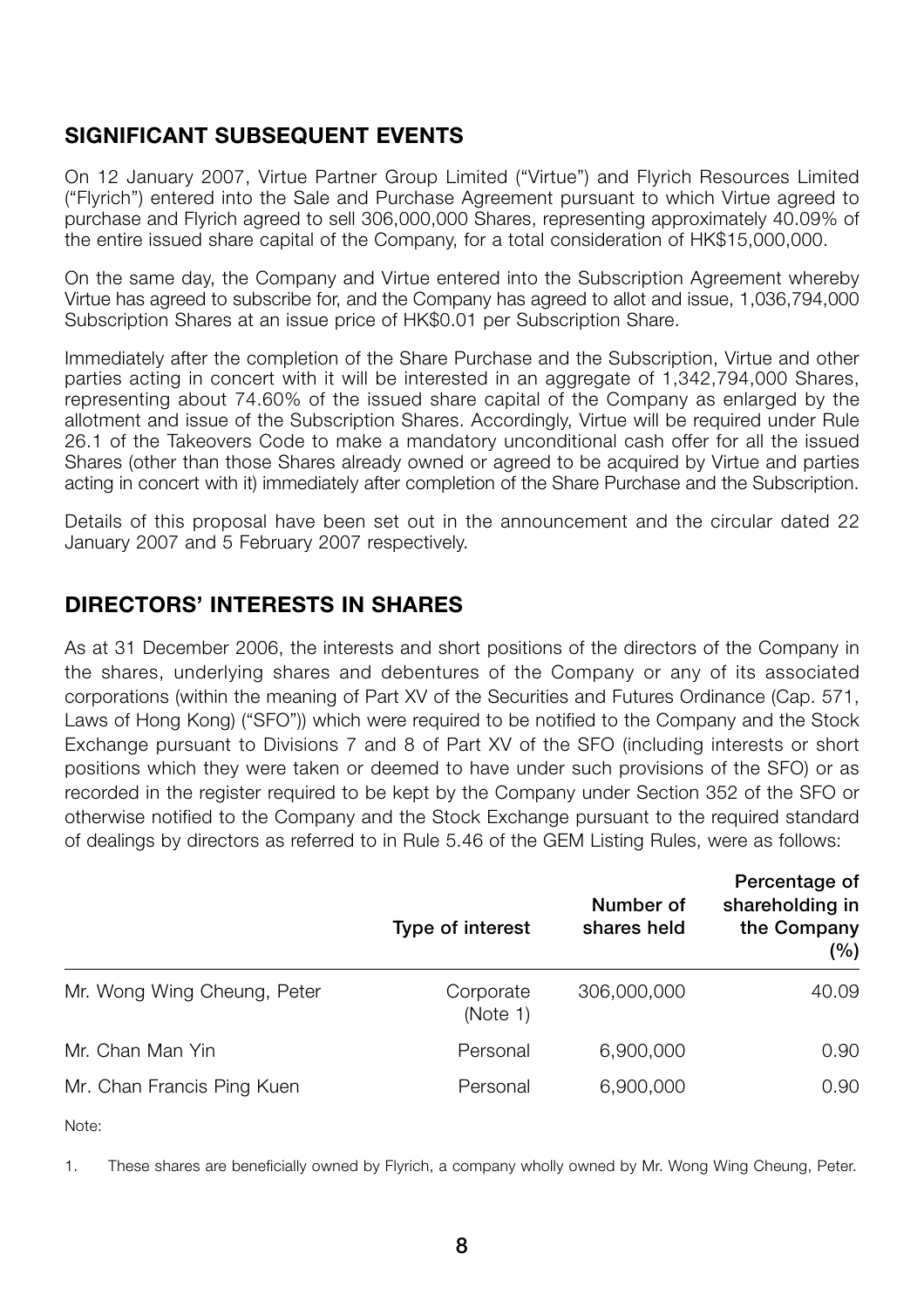Save as disclosed above, as at 31 December 2006, none of the directors had any other interests or short positions in any shares, underlying shares or debentures of the Company or any of its associated corporation (within the meaning of Part XV of the SFO) which were required to be notified to the Company and the Stock Exchange pursuant to Divisions 7 and 8 of Part XV of the SFO (including interests or short positions which they were taken or deemed to have under such provisions of the SFO), or which were required to be recorded in the register kept by the Company under Section 352 of the SFO or otherwise notified to the Company and the Stock Exchange pursuant to Rule 5.46 of the GEM Listing Rules.

### **SUBSTANTIAL SHAREHOLDERS' INTERESTS IN SHARES**

As at 31 December 2006, other than the interests of certain directors as disclosed under the section headed "Directors' interests in shares" above, the interests and short positions of persons in the shares and underlying shares of the Company which would fall to be disclosed to the Company under the provisions of Divisions 2 and 3 of Part XV of the SFO or, who is, directly or indirectly, interested in 10% or more of the nominal value of any class of share capital carrying rights to vote in all circumstances at general meetings of any other members of the Group, or substantial shareholders as recorded in the register of substantial shareholder required to be kept by the Company under Section 336 of the SFO were as follow:

| <b>Name</b>                  |          | Number of<br>shares held | Percentage of<br>shareholding<br>in the Company<br>$(\%)$ |
|------------------------------|----------|--------------------------|-----------------------------------------------------------|
| Flyrich                      | (Note 1) | 306,000,000              | 40.09                                                     |
| Mr. Wong Wing Cheung, Peter  | (Note 1) | 306,000,000              | 40.09                                                     |
| <b>Sunny Wonders Limited</b> | (Note 2) | 204,000,000              | 26.73                                                     |
| Mr. Chan Poon Yau, Adrian    | (Note 2) | 204,000,000              | 26.73                                                     |

Notes:

1. These shares are beneficially owned by Flyrich, a company wholly owned by Mr. Wong Wing Cheung, Peter.

2. Sunny Wonders Limited, a company incorporated in the British Virgin Islands and wholly owned by Mr. Chan Poon Yau, Adrian, had a security interest in shares of the Company. Under the SFO, Mr. Chan Poon Yau, Adrian is deemed to be interested in such security shares.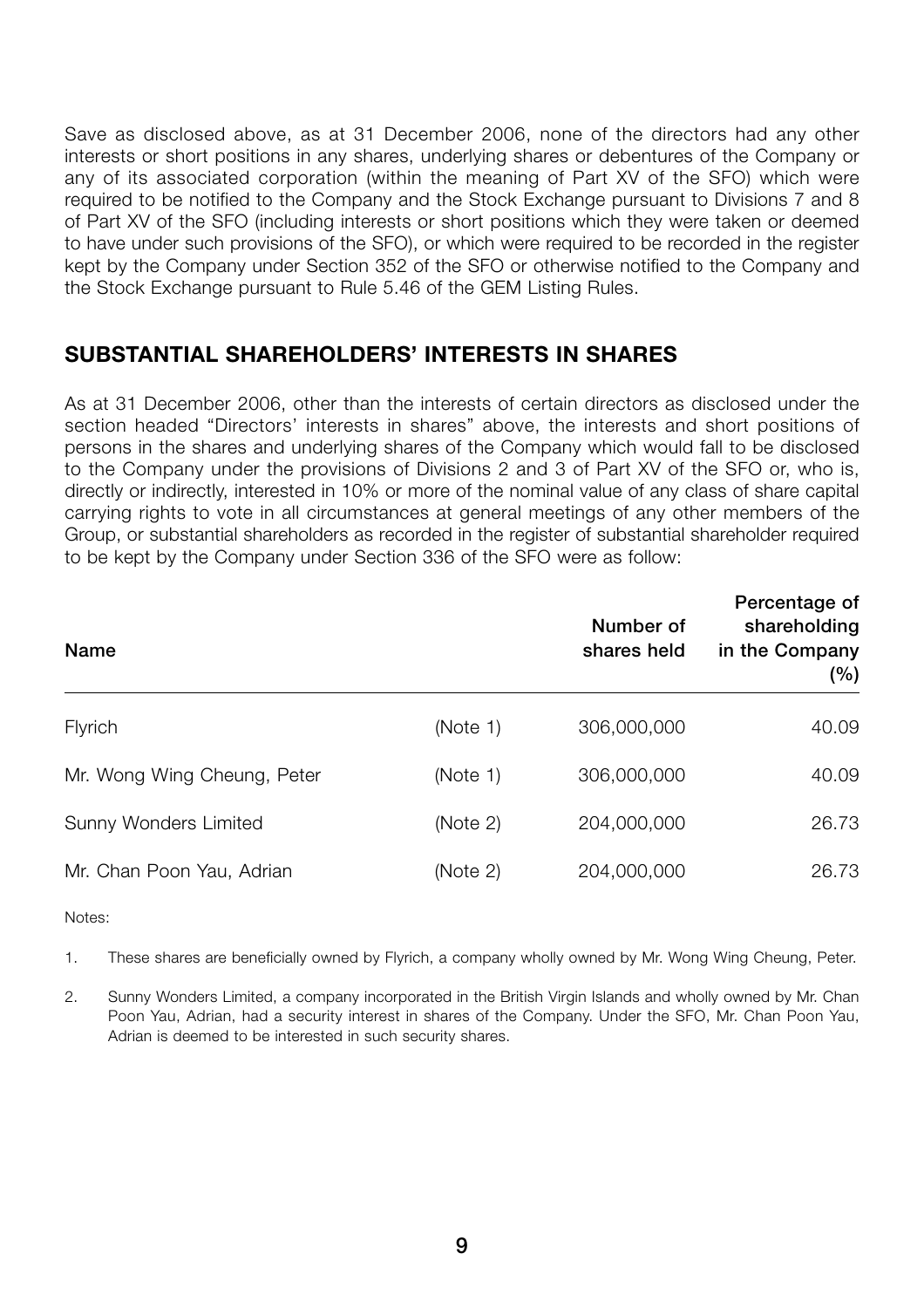Save as disclosed above, as at 31 December 2006, the directors of the Company were not aware of any other person (other than the directors of the Company) who had an interest or short position in the shares or underlying shares of the Company which would fall to be disclosed to the Company under the provisions of Divisions 2 and 3 of Part XV of the SFO or, who is, directly or indirectly, interested in 10% or more of the nominal value of any class of share capital carrying rights to vote in all circumstances at general meetings of any other members of the Group, or any other substantial shareholders whose interests or short positions were recorded in the register required to be kept by the Company under Section 336 of the SFO.

### **SHARE OPTION SCHEME**

The Company adopted a share option scheme (the "Scheme") on 21 May 2002 pursuant to a written resolution of the Company. On 20 April 2006, options to subscribe for an aggregate of 38,100,000 shares at HK\$0.163 per share had been granted by the Company under the Scheme. On 26 May 2006, all the outstanding 38,100,000 share options were exercised. As at 31 December 2006, no share options granted under the Scheme were outstanding. Particulars and movements of the share options granted under the Scheme were as follows:

| Categories of<br>grantees      |           | Date of grant Exercisable Period | Exercise<br>price<br>per share<br>HK\$ | Close price<br>at the date<br>of grant<br>HK\$ | Outstanding<br>as at<br>01/04/2006 | Granted<br>during<br>the period | <b>Exercised</b><br>during<br>the period | Outstanding<br>as at<br>31/12/2006 |
|--------------------------------|-----------|----------------------------------|----------------------------------------|------------------------------------------------|------------------------------------|---------------------------------|------------------------------------------|------------------------------------|
| <b>Directors</b>               |           |                                  |                                        |                                                |                                    |                                 |                                          |                                    |
| Mr. Wong Wing Cheung,<br>Peter | 20/4/2006 | 20/04/2006-21/04/2016            | 0.163                                  | 0.26                                           | -                                  | 4,600,000                       | (4,600,000)                              |                                    |
| Mr. Chan Man Yin               | 20/4/2006 | 20/04/2006-21/04/2016            | 0.163                                  | 0.26                                           | -                                  | 4,600,000                       | (4,600,000)                              |                                    |
| Mr. Chan Francis<br>Ping Kuen  | 20/4/2006 | 20/04/2006-21/04/2016            | 0.163                                  | 0.26                                           | -                                  | 4,600,000                       | (4,600,000)                              |                                    |
| <b>Employees</b>               | 20/4/2006 | 20/04/2006-21/04/2016            | 0.163                                  | 0.26                                           | -                                  | 8,100,000                       | (8,100,000)                              |                                    |
| Consultants                    | 20/4/2006 | 20/04/2006-21/04/2016            | 0.163                                  | 0.26                                           | -                                  | 16,200,000                      | (16, 200, 000)                           |                                    |

The directors consider that it is inappropriate to state the value of the options granted under the Scheme on the ground that certain crucial factors for such valuation are variables such as the expected volatility and interest rate, which cannot be reasonably determined at this stage. Any valuation of the share options based on speculation assumptions in respect of these variables would not be meaningful and would be misleading to the shareholders of the Company.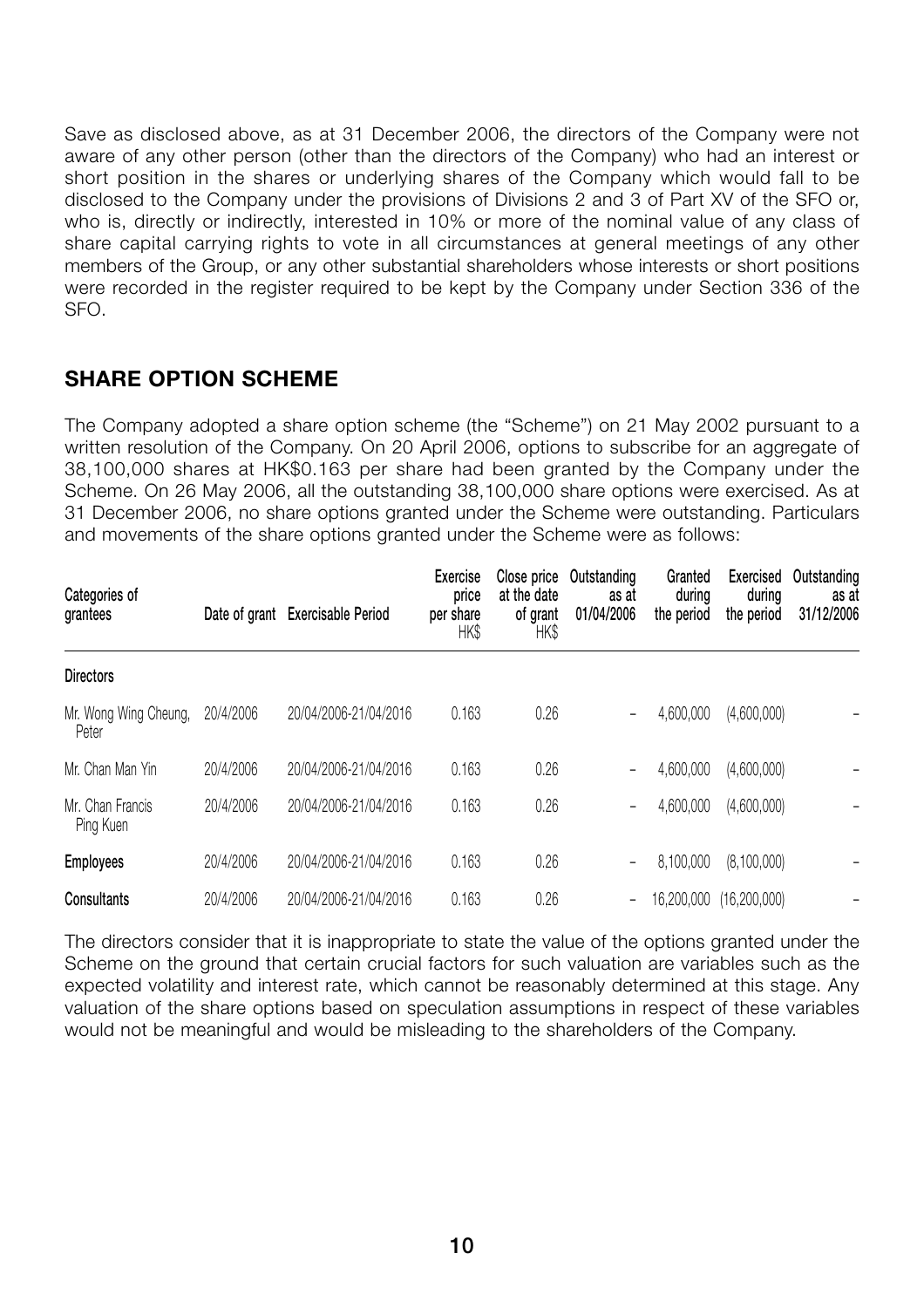# **DIRECTORS' RIGHTS TO ACQUIRE SHARES OR SECURITIES**

Apart from as disclosed under the heading "Directors' interests in shares" above, at no time since the incorporation of the Company were rights to acquire benefits by means of the acquisition of shares in or debentures of the Company or of any other body corporate granted to any directors or their respective spouse or children under 18 years of age, or were any such rights exercised by them; or was the Company, its holding company or any of its subsidiaries a party to any arrangements to enable the directors, their respective spouse or children under 18 years of age to acquire such rights in the Company or any other body corporate.

### **PURCHASE, REDEMPTION OR SALES OF THE LISTED SECURITIES OF THE COMPANY**

Neither the Company, nor any of its subsidiaries has purchased, redeemed or sold any of the Company's listed shares during the nine months ended 31 December 2006.

# **COMPETING INTERESTS**

As at 31 December 2006, none of the directors, the management shareholders of the Company and their respective associates (as defined in the GEM Listing Rules) had any interest in a business which causes or may cause a significant competition with the business of the Group and any other conflicts of interest which any such person has or may have with the Group.

### **CODE OF CONDUCT REGARDING SECURITIES TRANSACTIONS BY DIRECTORS**

The Company has adopted the code of conduct for securities transactions by directors on terms no less exacting than the required standard of dealings set out in Rules 5.48 to 5.67 of the GEM Listing Rules (the "Code"). Having made specific enquiry of all Directors, the Company was not aware of any non-compliance with the required standard as set out in the Code.

### **CORPORATE GOVERNANCE PRACTICES**

The Company has adopted the code provisions set out in the Code on Corporate Governance Practices (the "Code") as set out in Appendix 15 of the GEM Listing Rules. The Company has applied the principles in the Code and complied with the code provisions set out in the Code for the period ended 31 December 2006 except that: (i) the roles of chairman and chief executive officer are not segregated and are performed by the same individual, and (ii) no nomination committee of the Board is established.